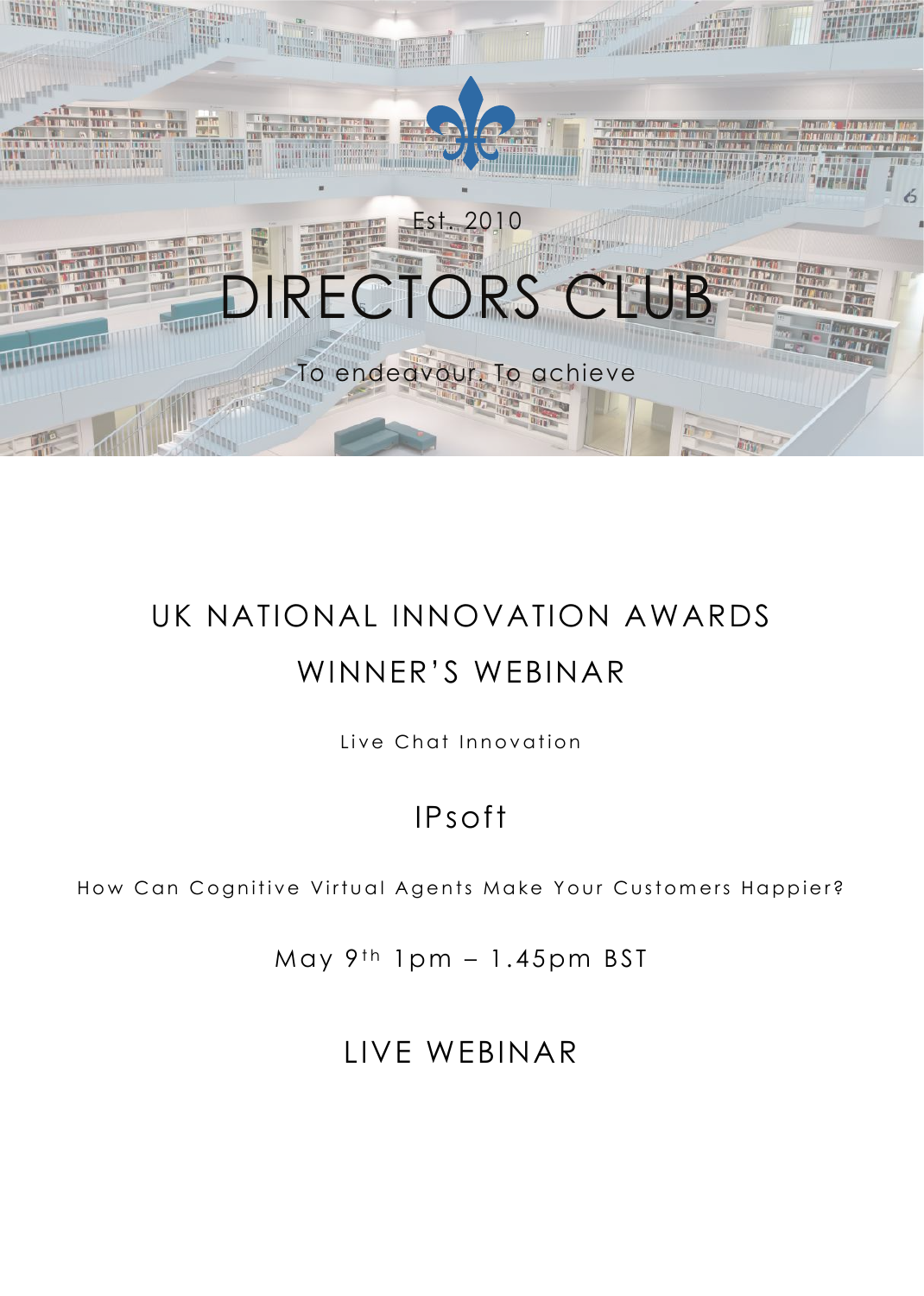On March 30<sup>th</sup> **IPsoft** won the Live Chat Innovation category of the 2017 UK National Innovation Awards.

Join us on Tuesday, May  $9<sup>th</sup>$  at 1pm – 1.45pm for the **Winner's Webinar**, addressing the question:

#### How Can Cognitive Virtual Agents Make Your Customers Happier?

*In many ways cognitive agents are becoming more and more like humans; communicating in natural language, monitoring client sentiment and learning from their peers. Add on top of that a layer of scalability, the ability to work at machine speed and an extraordinary knowledge of your internal processes, and before you know it, you're looking at happier customers.*

This webinar is free of charge.

#### Attend To Learn

- Why delivering improved customer experiences is driving investment in AI and cognitive solutions
- How virtual agents fit into the broader Intelligent Automation **Continuum**
- What makes digital labour so human-like
- How virtual agents fit in with human agents
- How digital labour is being employed within companies and what results companies are seeing
- What makes for a successful digital labour implementation

You can ask questions online throughout the webinar. Answers will be delivered during a 15-minute Q&A session or directly after the live broadcast.

#### Who Should Attend?

This webinar is aimed at forward-thinking leaders who wish to stay ahead of the curve on new and emerging tech as well as new tech-driven business strategies.

Roles that will benefit from attending this webinar include c-suite, customer service, self-service, sales support, customer experience, customer contact, customer operations, digital and online.

Feel free to forward this invitation to colleagues and connections.